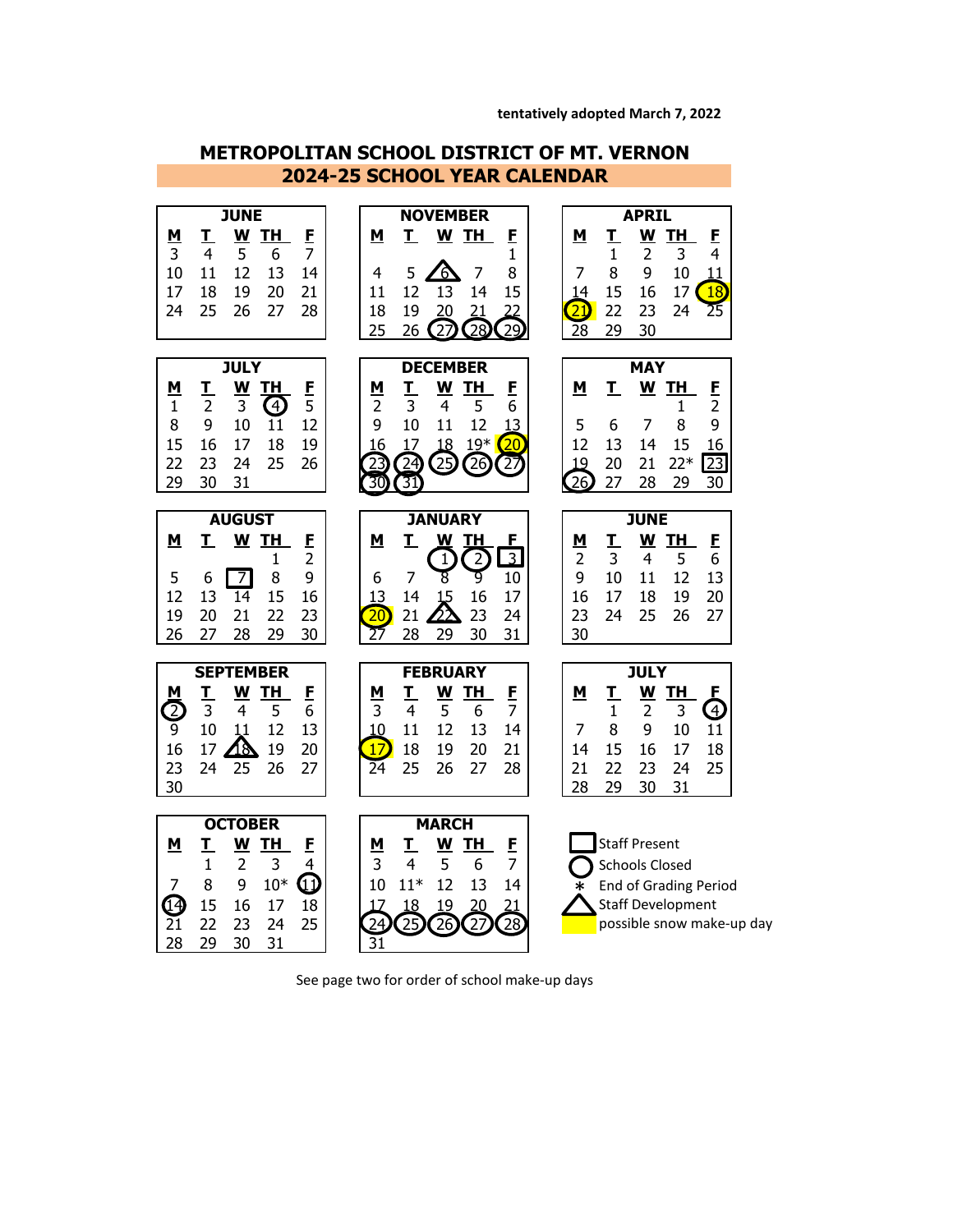## **2024-25 SCHOOL CALENDAR**

| August 7           | First day for staff                     |  |
|--------------------|-----------------------------------------|--|
| August 8           | First day for students                  |  |
| September 2        | Labor Day (schools closed)              |  |
| September 18       | Staff Development (early dismissal)     |  |
| October 11         | Fall vacation (schools closed)          |  |
| October 14         | Fall vacation (schools closed)          |  |
| November 6         | Staff Development (early dismissal)     |  |
| November 27-29     | Thanksgiving vacation (schools closed)  |  |
| December 19        | Semester Lends                          |  |
| Dec 23-Jan 3       | Winter vacation (schools closed)        |  |
| January 3          | Staff present                           |  |
| January 20         | Martin Luther King Day (schools closed) |  |
| January 22         | Staff Development (early dismissal)     |  |
| February 17        | Presidents' Day (schools closed)        |  |
| <b>March 24-28</b> | Spring vacation (schools closed)        |  |
| April 18           | Good Friday (schools closed)            |  |
| April 21           | Schools closed                          |  |
| May 22             | Semester II ends                        |  |
| May 23             | Records Day (staff present)             |  |
| May 23             | <b>Graduation</b>                       |  |
| May 26             | <b>Memorial Day</b>                     |  |

## **LAST DAY OF GRADING PERIODS**

| First nine weeks  | October 10  | $(45 \text{ days})$ |
|-------------------|-------------|---------------------|
| Second nine weeks | December 19 | $(45 \text{ days})$ |
| Third nine weeks  | March 11    | $(45 \text{ days})$ |
| Fourth nine weeks | May 22      | $(45 \text{ days})$ |
| Semester I ends   | December 19 | $(90 \text{ days})$ |
| Semester II ends  | May 22      | $(90 \text{ days})$ |

## **MAKE UP DAYS**

December 20\* January 20 February 17 April 21 May 23 April 18

\*only when school closing occurs prior to Nov 1st If additional days are necessary then eLearning days will be used.